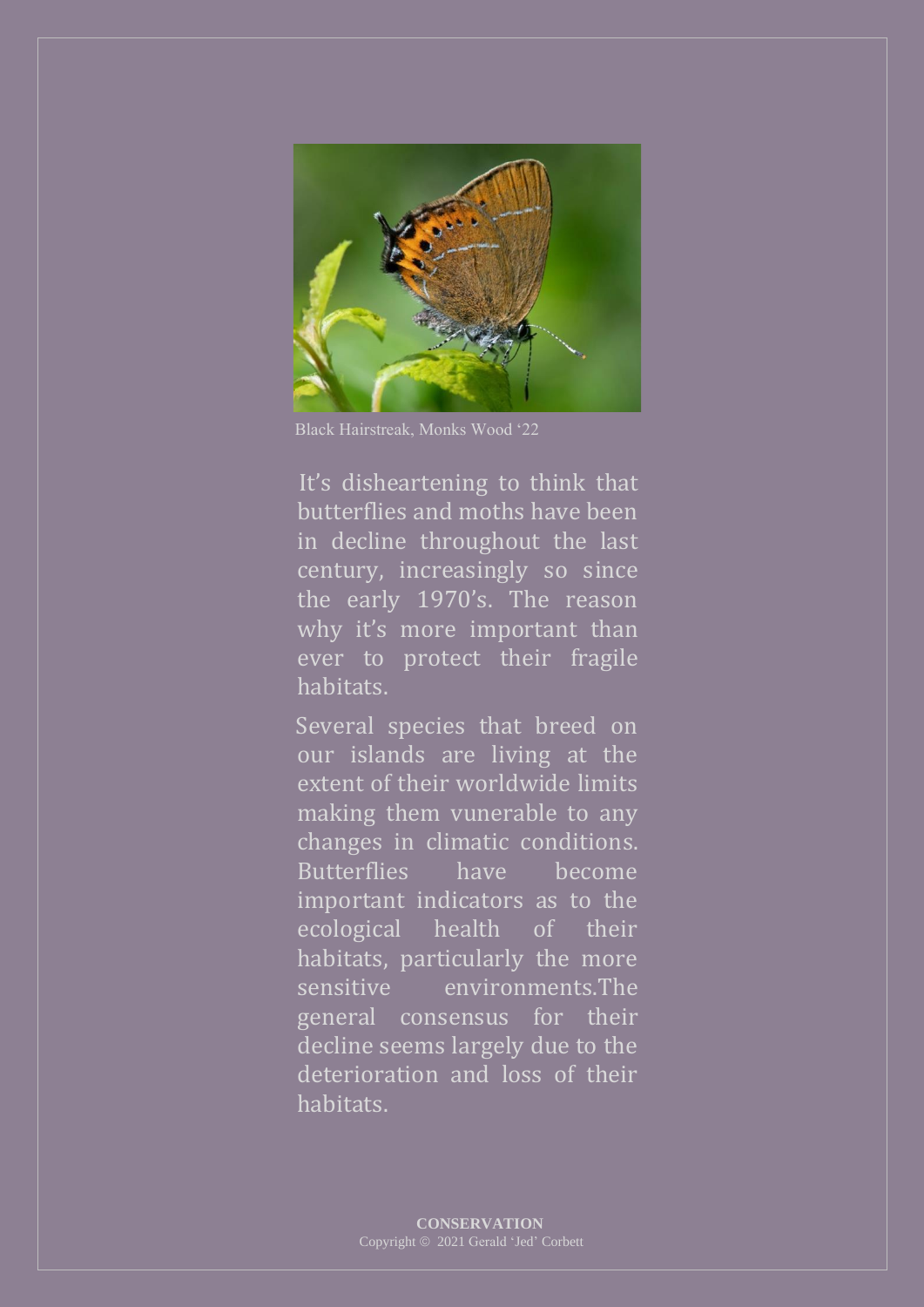There are butterflies that roam and those that live in close proximity of each other in colonies of varying sizes that require very specific conditions.

Micro climates maintaining critical temperatures, where the plants they depend on thrive. Delicately balanced environments which are gradually disappearing, not helped by intensive farming methods, the over use of pesticides, pollution and the fact that coppicing in our woods has virtually died out to the detrement of our woodland species.

 Climate change is bringing about changes that could benefit some species but threaten others. It is alarming to read that over the past thirty or forty years Britain has lost more of its nature than most other countries in the world.

Increasing the number and size of our nature reserves, joining them up where possible, creating corridors for wildlife is helping our fauna and flora to flourish.